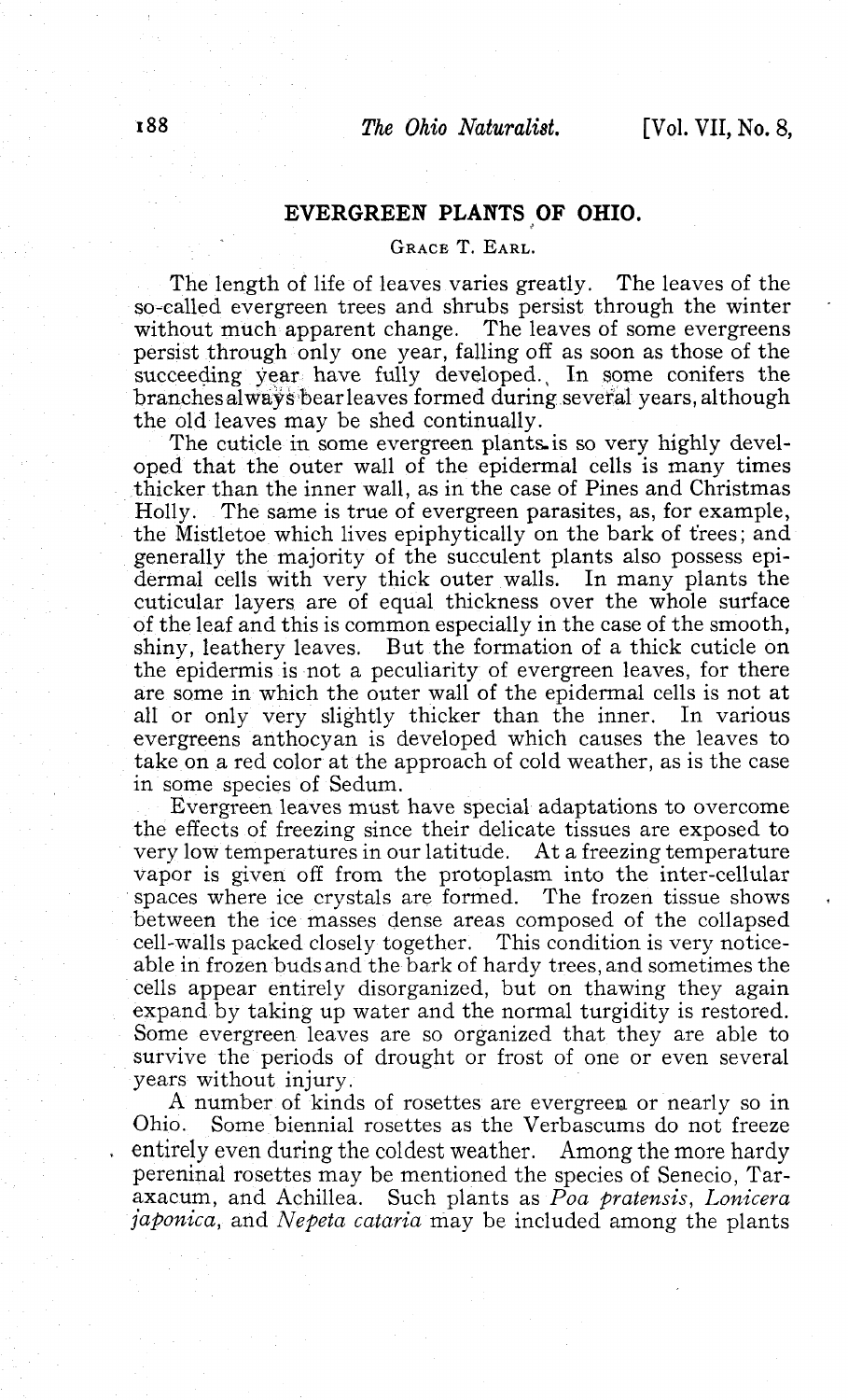which partly withstand freezing; while the *Glechoma hederacea* and some species of Lamium are to be classed among the most hardy of our herbaceous perennials.

The Ohio Evergreens may be classed as follows:

## EVERGREEN CONIFERS.

| Pinus strobus L.              | Tsuga canadensis (L.) Carr. |
|-------------------------------|-----------------------------|
| " virginiana Mill.            | Thuja occidentalis L.       |
| " echinata Mill.              | Juniperus communis L.       |
| rigida Mill.                  | virginiana L.               |
| Larix laricina (Du Roi) Koch. | Taxus canadensis Marsh.     |
|                               |                             |

## EVERGREEN WOODY DICOTYLS.

Phoradendron flavescens (Pursh.) Kalmia latifolia L.

Cotoneaster pyracantha (L.) Spach.<br>Ilex opaca Ait.

Linnaea americana Forbes.

Kalmia angustifolia L.

Nutt. Andromeda polifolia L. Chamaedaphne calyculata (L.)<br>Moench. Ilex opaca Ait. Gaultheria procumbens L.<br>Ledum groenlandicum OEder. Arctosaphylos uva-ursi (L.)Spreng. Rhododendron maximum L. Chiogenes hispidula (L.) T. & G. Rhododendron maximum L.<br>
Epigaea repens L.<br>
Linnaea americana Forbes.<br>
Linnaea americana Forbes.<br>
"macrocarpus (Ait.) Pers.

#### EVERGNEEN FLESHY HERBACEOUS PLANTS.

Sedum telephium L.<br>
edum ternatum Michx.<br>
Sempervivium tectorum<br>
Sempervivium tectorum " telephioides Michx. Sempervivium tectorum L. " acre L. Opuntia humifusa Raf.

# EVERGREEN HERBACEOUS PLANTS.

Aplectrum spicatum (Walt.) B.S. P. Moneses uniflora (L) A. Gray.<br>Alsine media L. (Walt.) Chimaphila maculata (L.) Pu Hepatica hepatica (L.) Karst. Vinca minor L. Malva rotundifolia L. Prunella vulgaris L. " . elliptica Nutt. " maculatum L. " uliginosa Torr. " album L. 11 asarifolia Michx. Mitchella repens L. secunda L.

Alsine media L.<br>Coptis trifolia (L.) Salisb. (Coptis trifolia (L.) Nutt. Trifolium repens L. Trientalis americana (Pers.) Pursh. Lamium amplexicaule L.<br>"maculatum L.

## **CERTAIN MOUNDS AND VILLAGE SITES IN OHIO.**

The Ohio State Archaeological and Historical Society has published an important volume with the above title by William C. Mills, curator and Librarian of the society. The work consists of four special papers reprinted from the Ohio Archaeological and Historical Quarterly together with a preface and complete indices. The papers are entitled as follows: "Excavations of the Ardena Mound," "Explorations of the Gartner Mound and